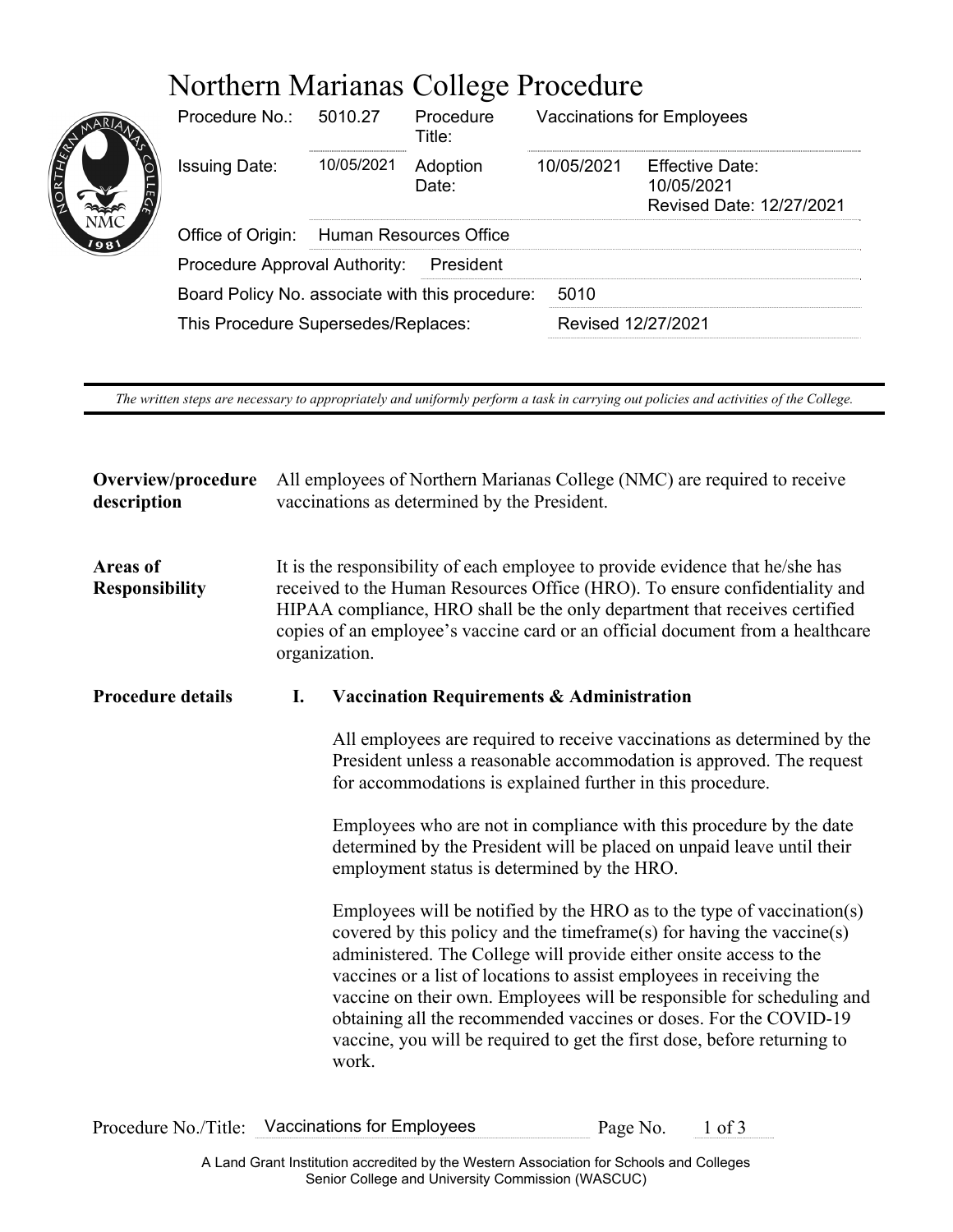All employees will be given 2 hours of paid time during the regular work week to get vaccinated. For offsite vaccinations, employees are to work with their managers to schedule an appropriate time to comply with this procedure.

## **II. Cost of Vaccines**

Employees will be responsible to pay for all their vaccinations, as part of the conditions of employment.

The COVID-19 vaccinations are free, whether an individual has health insurance or not.

### **III. Proof of Vaccination**

Before the stated deadlines to be vaccinated have expired, employees will be required to provide HRO either proof of vaccination or an approved reasonable accommodation to be exempted from the requirements. Proof of vaccination is required before an employee can report to work.

**For COVID-19 Vaccine:** A certified report from a health care provider or a completed Centers for Disease Control & Prevention (CDC) issued vaccination card that includes the employee's name, dates of doses, and the location of where the vaccine took place.

## **IV. COVID-19 Safety Protocols**

All employees must adhere to College safety protocols as it relates to COVID-19. This procedure is designed to use in collaboration with and not as a substitute for COVID-19 preventive measures.

### **V. Reasonable Accommodation**

Employees in need of an exemption from this procedure due to a medical reason must submit a completed Request for Accommodation form to the Human Resources Office to begin the interactive accommodation process as soon as possible after vaccination deadlines have been announced. Medical exemptions with reasonable accommodations may be granted for Employees with contraindications or precautions recognized by the U.S. Centers for Disease Control and Prevention, or the vaccine manufacturer. Requests for medical exemptions must also be certified by a licensed physician. Medical exemptions with accommodations that meet these requirements may be granted where they do not cause undue hardship to NMC, and do not create or increase the direct risk to the health and safety of others.

Procedure No./Title: Vaccinations for Employees Page No. 2 of 3